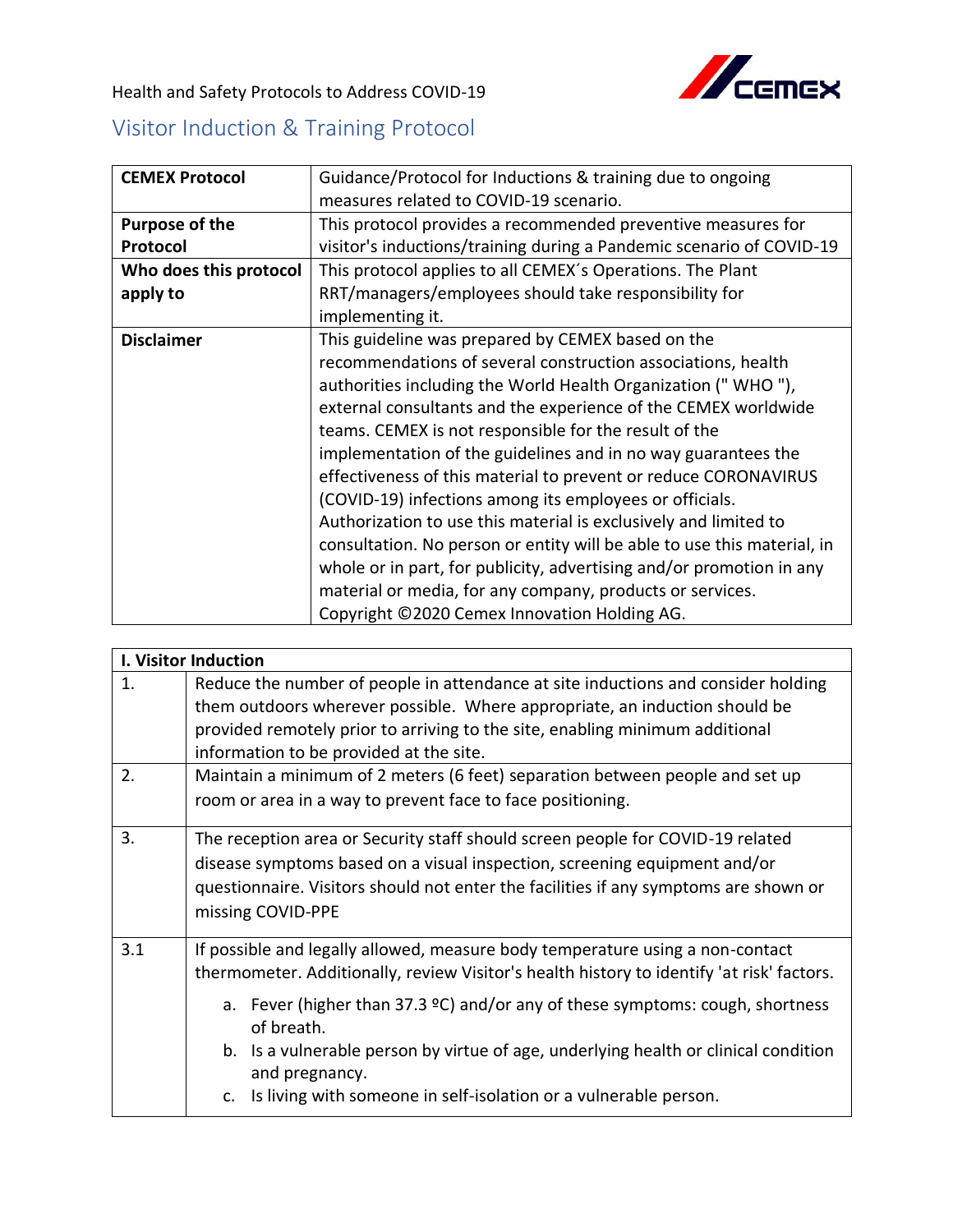

| I. Visitor Induction |                                                                                         |  |
|----------------------|-----------------------------------------------------------------------------------------|--|
| 4.                   | Use of hands sanitizing should be enforced before checking-in                           |  |
| 5.                   | Induction information must include relevant measures to follow in relation to COVID-    |  |
|                      | 19. Including salutation and other common gestures                                      |  |
| 5.1                  | Encourage participants to cover their face with the crook of their elbow or a tissue if |  |
|                      | they cough or sneeze. Supply tissues and closed bins to dispose of them in.             |  |
| 5.2                  | Participants should not share any items such as pens, documents, etc. during the        |  |
|                      | duration of the Induction.                                                              |  |
| 5.3                  | Avoid any physical contact such as handshakes or any other type of physical contact.    |  |
| 5.4                  | Ask people not to gather in common places during breaks or after induction              |  |
| 6.                   | It is recommended that the trainer uses disposable gloves, face mask and if possible,   |  |
|                      | goggles/eye protection during the induction.                                            |  |
| 7.                   | Ensure the room/area has a sanitizing kit for hand hygiene and disinfecting wipes to    |  |
|                      | clean items to be used before and after the induction.                                  |  |
| 8.                   | All attendants must wash their hands thoroughly before entering the room or area.       |  |
|                      | (i.e. using soap and water in the washrooms or using sanitizing products) every time    |  |
|                      | they change rooms                                                                       |  |
| 9.                   | Keep doors and windows opened to ensure good ventilation in the room and to             |  |
|                      | avoid handling doorknobs.                                                               |  |
| 10.                  | A thorough cleaning scheme must be in place for offices and rooms where inductions      |  |
|                      | take place to ensure these areas are free from potential COVID-19.                      |  |
| 10.1                 | Increase the cleaning and disinfecting activities frequency for all the areas where     |  |
|                      | people have direct and constant contact (i.e. Chairs, desks, doors, etc.)               |  |
|                      |                                                                                         |  |
| 10.2                 | Increase the cleaning and disinfecting activities frequency for all the equipment that  |  |
|                      | Is used by people such as monitors, keyboards, mouse, etc.                              |  |
|                      |                                                                                         |  |

| II. Training |                                                                                          |  |
|--------------|------------------------------------------------------------------------------------------|--|
| 1.           | All non-essential training should be rescheduled or postponed to a future date when      |  |
|              | the COVID-19 crisis has eased.                                                           |  |
|              | Identify If the required training can be facilitated remotely or using distance learning |  |
|              | without compromising the quality of the training and the learning experience for the     |  |
|              | participants. For face to face institutional training always consult first the Central   |  |
|              | areas representative before changing the facilitation design.                            |  |